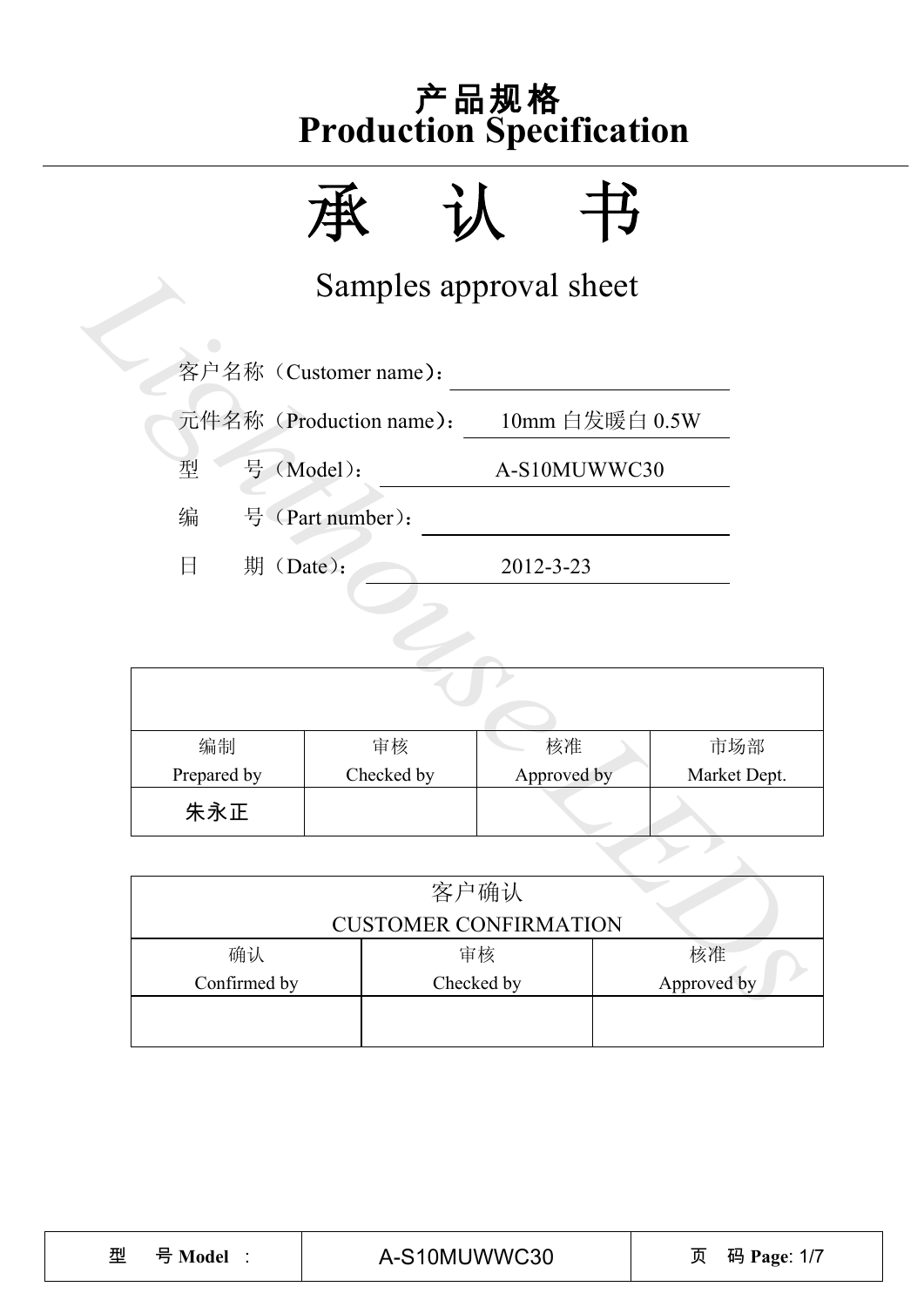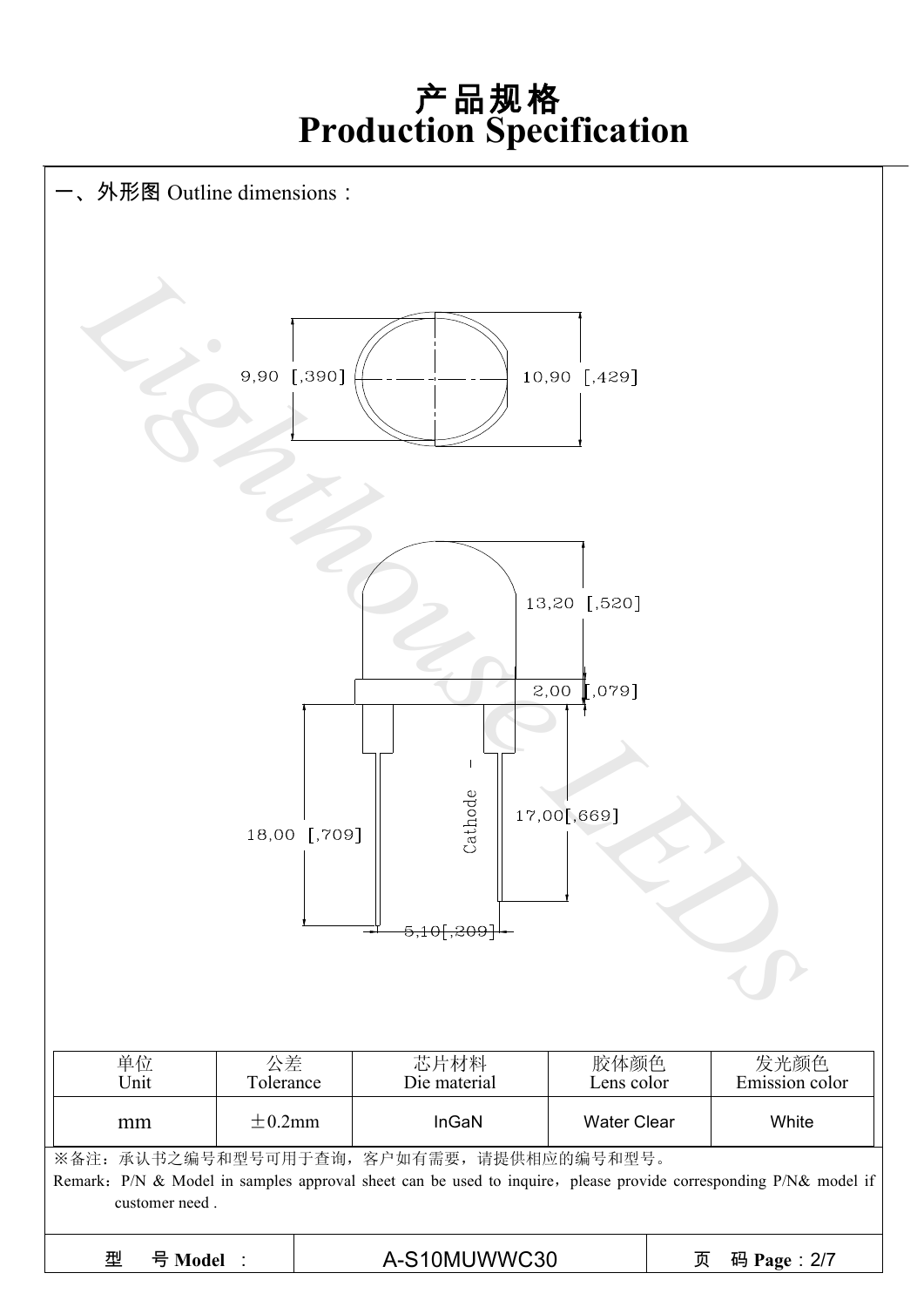#### 二、光电参数 **Photoelectricity Parameter**

(环境温度 Ambient temperature:25℃ 湿度humidity:RH60%)

| 项目                                                                                                                                        | 符号                 |                     | 测试条件<br>Test condition |                            | 典型值    | 最大值 | 单位        |
|-------------------------------------------------------------------------------------------------------------------------------------------|--------------------|---------------------|------------------------|----------------------------|--------|-----|-----------|
|                                                                                                                                           |                    |                     | 最小值                    |                            |        | Max |           |
| Item                                                                                                                                      | Symbol             |                     |                        |                            | Type   |     | Unit      |
|                                                                                                                                           |                    |                     | Min                    |                            |        |     |           |
| 正向电压<br>Forward voltage                                                                                                                   | <b>VF</b>          | $IF=120mA$          |                        | 3.2                        |        | 3.4 | V         |
| 反向电流<br>Reverse current                                                                                                                   | IR                 | $VR=5V$             |                        |                            |        | 5   | $\mu A$   |
| 光通量<br>Luminous flux                                                                                                                      | LM                 | $IF=120mA$          |                        | 30                         |        | 35  | lm        |
| 坐标                                                                                                                                        | X                  | $IF=120mA$          |                        |                            | 0.35   |     | nm        |
| Chromatically<br>Coordinates (note 4)                                                                                                     | $\mathbf Y$        | $IF=120mA$          |                        |                            | 0.35   |     | nm        |
| 光谱半宽度<br>Spectrum line half width                                                                                                         | $\Delta$ $\lambda$ | $IF=120mA$          |                        |                            | 30     |     | nm        |
| :: 亮度测试公差±15%、波长测试公差±1nm、正向电压测试公差±0.05V                                                                                                   |                    |                     |                        |                            |        |     |           |
| aark. The tolerance of intensity: $\pm 15\%$ , The tolerance of wave length: $\pm 1$ nm, The tolerance of forwards voltage: $\pm 0.05$ V. |                    |                     |                        |                            |        |     | Only refe |
| above data when testing.                                                                                                                  |                    |                     |                        |                            |        |     |           |
| 极限参数 Absolute Maximum Rating                                                                                                              |                    |                     |                        |                            |        |     |           |
| 「境温度 Ambient temperature: 25℃                                                                                                             |                    | 湿度 humidity: RH60%) |                        |                            |        |     |           |
| 项<br>目                                                                                                                                    | 符号                 | 数值                  | 单位                     |                            |        | 备注  |           |
| Item                                                                                                                                      | Symbol             | Value               | Unit                   |                            | Remark |     |           |
| 正向电流                                                                                                                                      |                    |                     |                        |                            |        |     |           |
| Forward Current                                                                                                                           | IF                 | 120                 | mA                     |                            |        |     |           |
| 正向峰值电流                                                                                                                                    |                    |                     |                        |                            |        |     |           |
| Peck forward current                                                                                                                      | <b>IFM</b>         | 175                 | mA                     | F=1KHZ,占空比(duty cycle)1/10 |        |     |           |
| 反向耐压                                                                                                                                      |                    |                     |                        |                            |        |     |           |
| Reverse Voltage                                                                                                                           | <b>VRP</b>         | 15                  | V                      |                            |        |     |           |
|                                                                                                                                           |                    |                     |                        |                            |        |     |           |

备注:亮度测试公差±15%、波长测试公差±1nm、正向电压测试公差±0.05V

Remark: The tolerance of intensity:±15%, The tolerance of wave length:±1nm,The tolerance of forwards voltage: ±0.05V. Only reference for above data when testing.

三、极限参数 Absolute Maximum Rating

(环境温度 Ambient temperature:25℃ 湿度 humidity:RH60%)

| Soldering temperature<br>型<br>号 Model : |            | A-S10MUWWC30     |                 | Wave soldering, 3mm out of physical body, $\leq$ 5S<br>码 Page:<br>页<br>3/7 |
|-----------------------------------------|------------|------------------|-----------------|----------------------------------------------------------------------------|
| 焊接温度                                    | Tsol       | 320              | $^{\circ}$ C    | 波峰焊,离环氧体 3mm 处≤5S                                                          |
| 贮藏温度<br>Storage temperature             | Tstg       | $-35 \n  \pm 85$ | $^{\circ}$ C    |                                                                            |
| 工作环境温度 Operation<br>temperature         | Tamb       | $-25 \ncong +80$ | $\rm ^{\circ}C$ |                                                                            |
| 耗散功率<br>Power Dissipation               | Pm         | 185              | mw              | ---                                                                        |
| 反向耐压<br>Reverse Voltage                 | <b>VRP</b> | 15               | V               |                                                                            |
| 正向峰值电流<br>Peck forward current          | IFM        | 175              | mA              | F=1KHZ,占空比(duty cycle)1/10                                                 |
| 正向电流<br>Forward Current                 | IF         | 120              | mA              |                                                                            |
| Item                                    | Symbol     | Value            | Unit            | Remark                                                                     |
| 目<br>项                                  | 符号         | 数值               | 单位              | 备注                                                                         |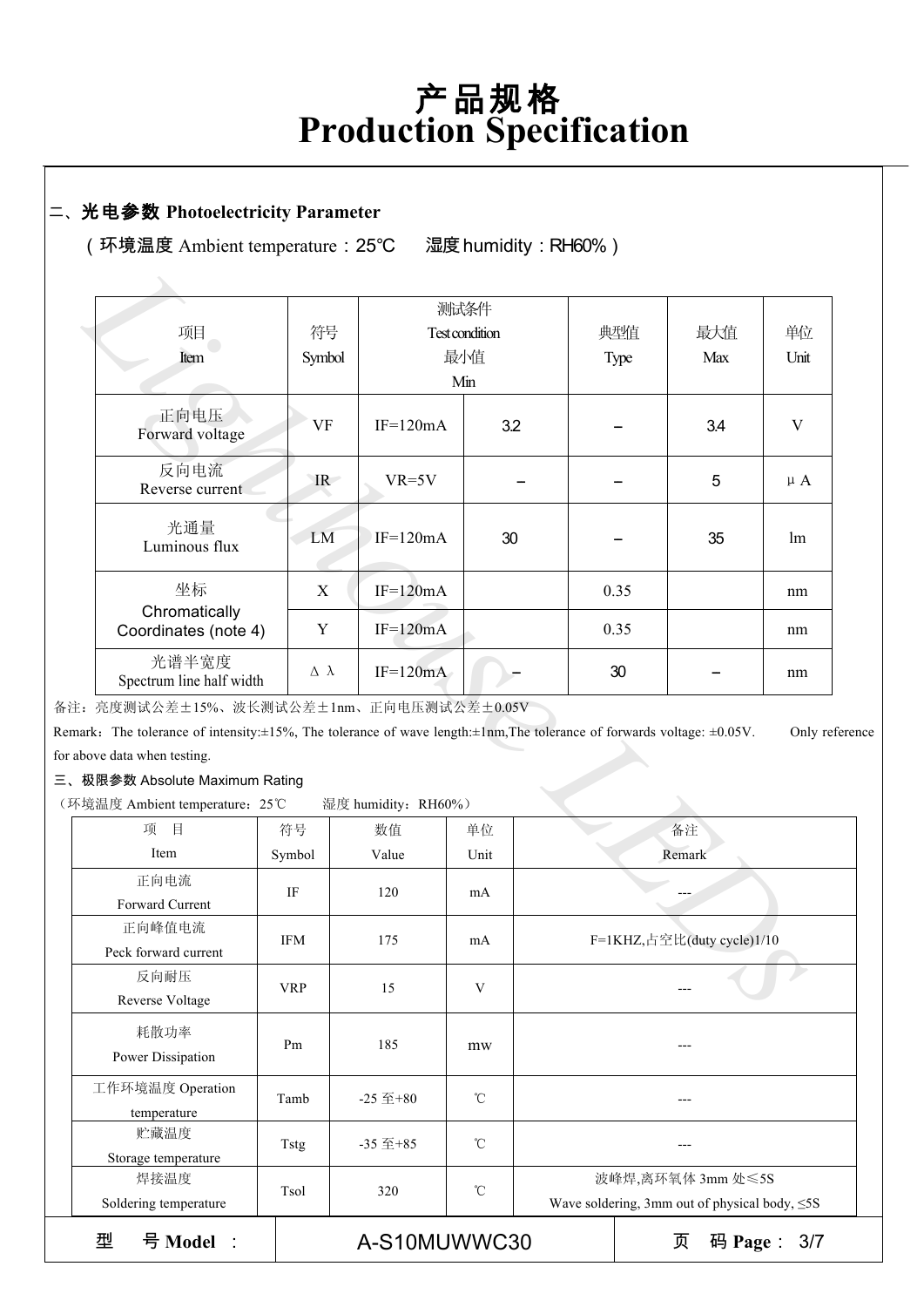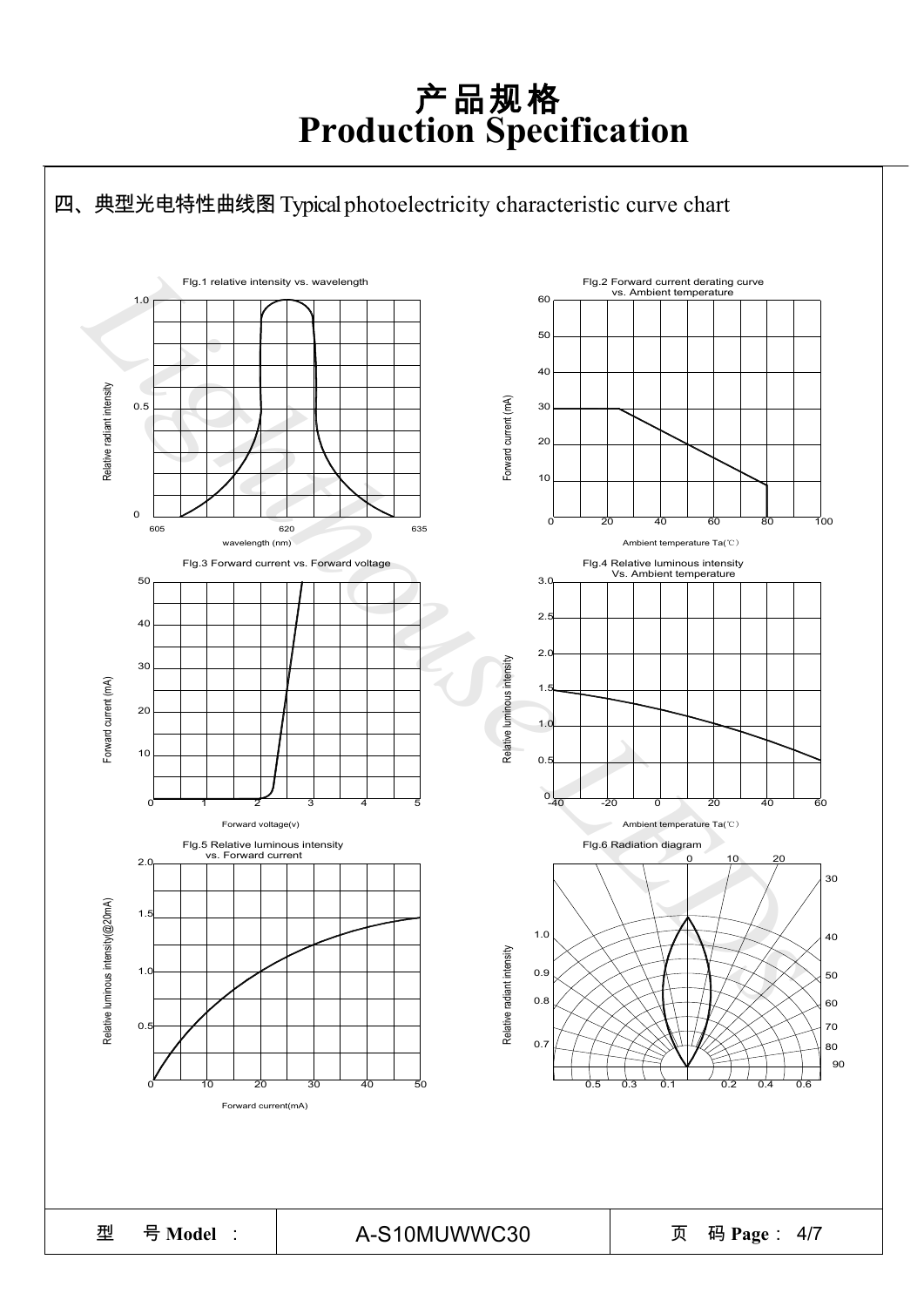### ● **R** 五、可靠性实验项目 **Reliability Test Project**

| 描述                                        | 项目                                        |                                                     | 测试标准                                                      | 测试条件                                                                | 测试时间       | 数量                      | 失效数量             |  |
|-------------------------------------------|-------------------------------------------|-----------------------------------------------------|-----------------------------------------------------------|---------------------------------------------------------------------|------------|-------------------------|------------------|--|
| Description                               | Item                                      |                                                     | <b>Test criterion</b>                                     | <b>Test condition</b>                                               | Test time  | Qty                     | Fail qty         |  |
| 寿命测试<br>Lifetest                          | 常温寿命测试<br>Life test(room temperature)     |                                                     | JIS7021:B4                                                | Ta= $25^{\circ}$ C $\pm$ 5 $^{\circ}$ C, IF=30mA                    | $1000$ Hrs | 22                      | $\boldsymbol{0}$ |  |
|                                           | 高温存储<br>High temperature store            |                                                     | JIS7021:B10<br>MIL-STD-202:210A<br>MIL-STD-750:2031       | Ta=85°C±5°C                                                         | 1000Hrs    | 22                      | $\mathbf{0}$     |  |
|                                           | 低温存储<br>Low temperature store             |                                                     | JIS7021:B12                                               | Ta=-35℃±5℃                                                          | $1000$ Hrs | 22                      | $\boldsymbol{0}$ |  |
| 环境测试<br>Ambience                          | 高温高湿测试<br>High temperature/ humidity test |                                                     | JIS7021:B11<br>MIL-STD-202:103D                           | Ta=85°C±5°C<br>RH=85%                                               | 1000Hrs    | 22                      | $\boldsymbol{0}$ |  |
| test<br>冷热冲击测试<br>Cold / Heat strike test |                                           | JIS7021::B4<br>MIL-STD-202:107D<br>MIL-STD-750:1026 | 30min<br>-10℃±5℃←→100℃±5℃<br>5min<br>5min                 | 50Cycles                                                            | 22         | $\mathbf{0}$            |                  |  |
|                                           | 冷热循环测试<br>Cold and heat cycle test        |                                                     | <b>JIS7021:A3</b><br>MIL-STD-202:107D<br>MIL-STD-705:105E | 5min 5min<br>5min<br>-35°C~25°C~85°C~-35°C<br>30min 5min 30min 5min | 50Cycles   | 22                      | $\boldsymbol{0}$ |  |
| 判断标准 Judging criterion:                   |                                           |                                                     |                                                           |                                                                     |            |                         |                  |  |
|                                           | 项目                                        | 符号                                                  | 实验条件                                                      | 判断标准<br>Criteria                                                    |            |                         |                  |  |
|                                           | Item                                      | Symbol                                              | Experiment condition                                      | Min.                                                                |            |                         | Max.             |  |
|                                           | <b>Forward Voltage</b>                    | <b>VF</b>                                           | $IF=120mA$                                                |                                                                     |            | <b>Initial Datex1.1</b> |                  |  |

### 判断标准 **Judging criterion:**

| 符号<br>实验条件<br>项目       |           | 判断标准                 |                  |                  |  |
|------------------------|-----------|----------------------|------------------|------------------|--|
|                        |           |                      | Criteria         |                  |  |
| Item                   | Symbol    | Experiment condition | Min.             | Max.             |  |
| Forward Voltage        | $\rm V_F$ | $IF=120mA$           |                  | Initial Datex1.1 |  |
| <b>Reverse Current</b> | <b>IR</b> | $V_R = 5V$           |                  | $30 \mu A$       |  |
| Luminous Intensity     | IV        | $IF=120mA$           | Initial Datex0.7 |                  |  |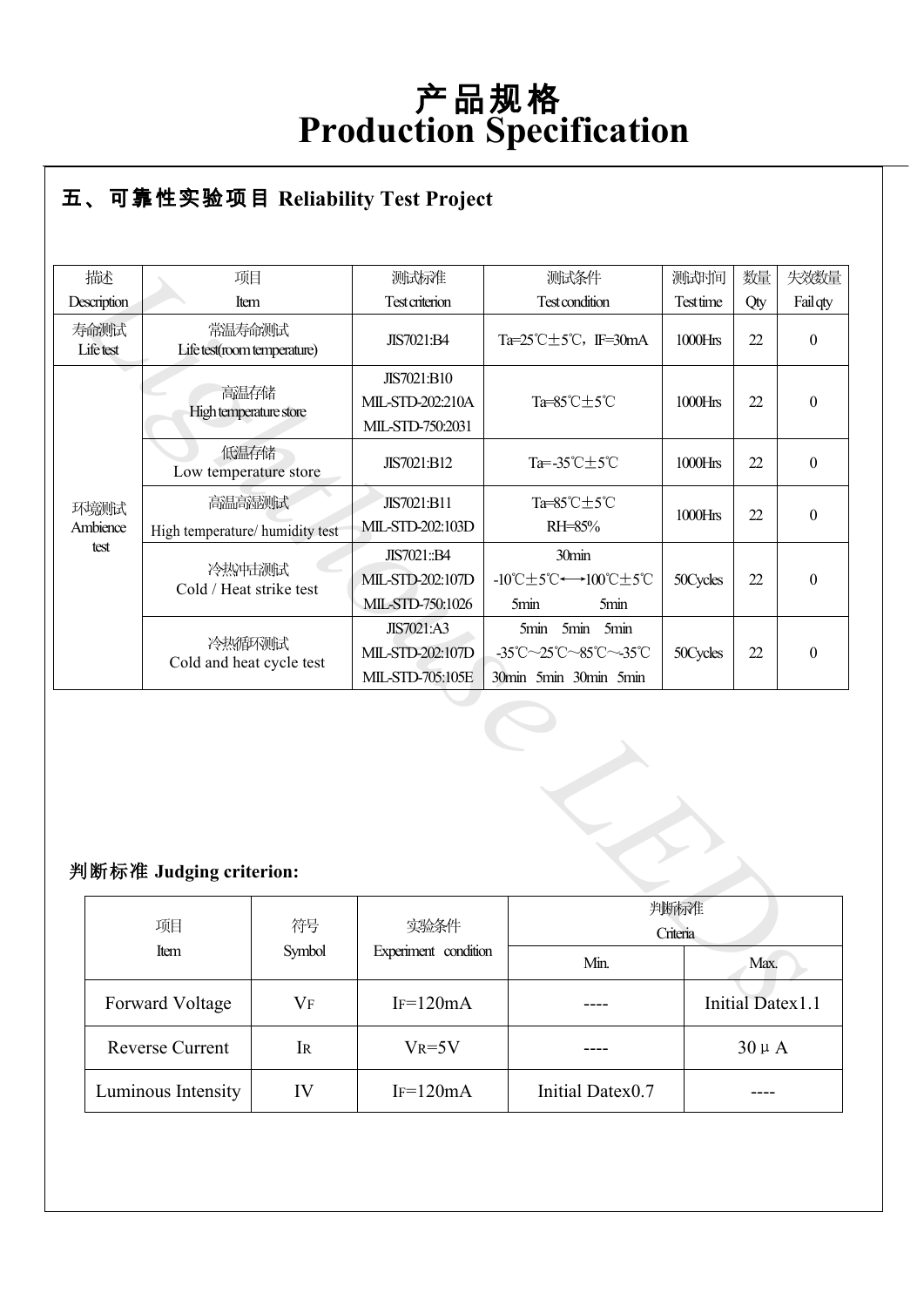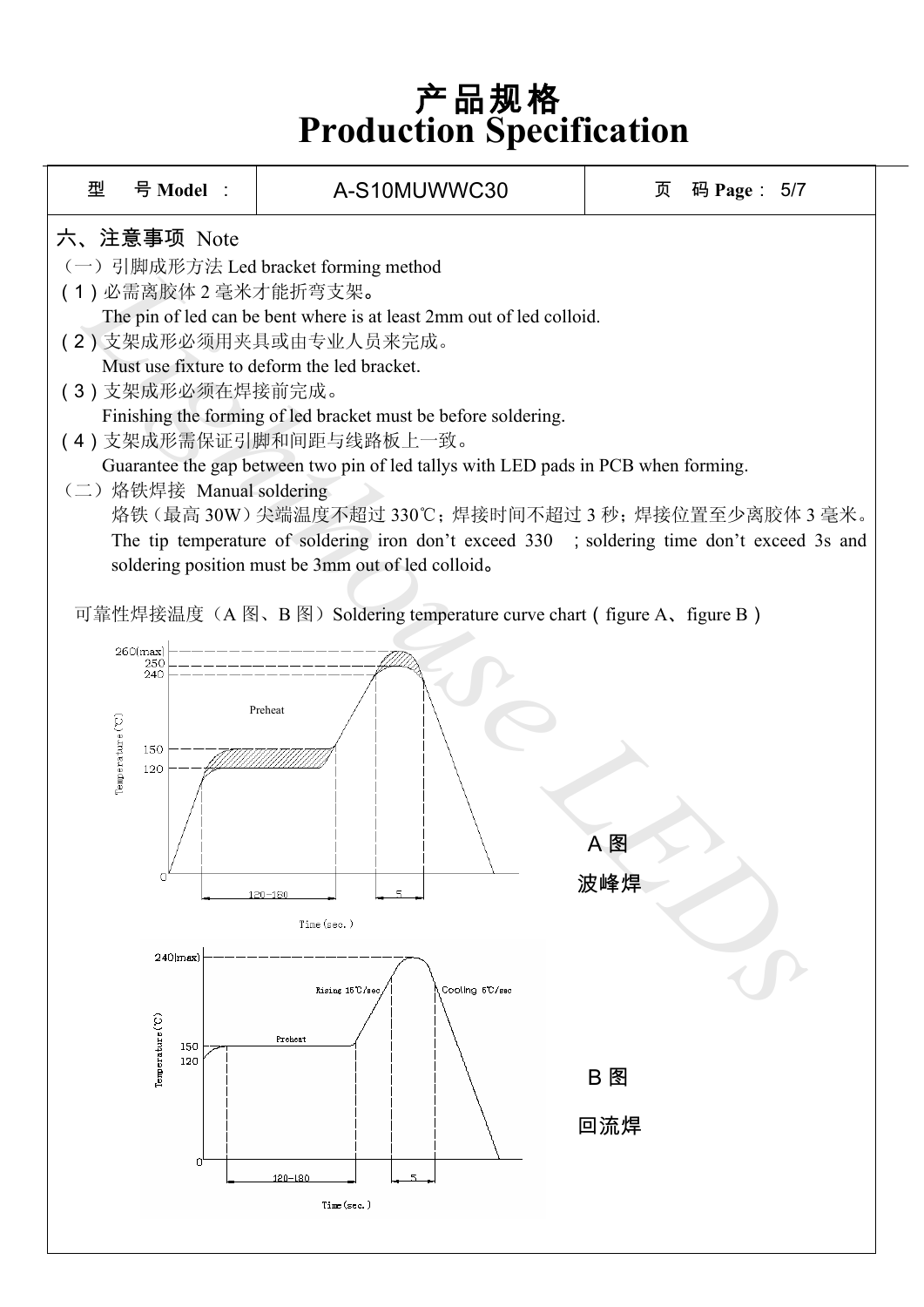| 型                                                                                                                                                                                                                                                                                                                                                                                            | 号 Model :                                                                                                                                                                                                                             | A-S10MUWWC30                                                                                                                                                                                                                                                              | 页<br>码 Page: 6/7 |  |  |  |  |  |
|----------------------------------------------------------------------------------------------------------------------------------------------------------------------------------------------------------------------------------------------------------------------------------------------------------------------------------------------------------------------------------------------|---------------------------------------------------------------------------------------------------------------------------------------------------------------------------------------------------------------------------------------|---------------------------------------------------------------------------------------------------------------------------------------------------------------------------------------------------------------------------------------------------------------------------|------------------|--|--|--|--|--|
| (三) 防静电措施 ESD countermeasure                                                                                                                                                                                                                                                                                                                                                                 |                                                                                                                                                                                                                                       |                                                                                                                                                                                                                                                                           |                  |  |  |  |  |  |
|                                                                                                                                                                                                                                                                                                                                                                                              | 静电及高压会对 LED 造成损坏, 特别是晶片材质为 InGaN 的产品对静电防护要求更加严格, 要求在使用和检验                                                                                                                                                                             |                                                                                                                                                                                                                                                                           |                  |  |  |  |  |  |
| 产品时戴防静电手腕带或防静电手套,焊接工具及设备外壳需可靠接地,焊接条件遵循此份规格书中的条件。<br>Static electricity and high volt can damage led, The production whose Die material is InGaN must strictly required to<br>prevent ESD, Must put on static glove and static fillet, Soldering tool and the cover of device must connect the ground,<br>soldering condition follows the related stating of production specification manual. |                                                                                                                                                                                                                                       |                                                                                                                                                                                                                                                                           |                  |  |  |  |  |  |
|                                                                                                                                                                                                                                                                                                                                                                                              |                                                                                                                                                                                                                                       | (四) 过电流保护 Protecting countermeasure when over current                                                                                                                                                                                                                     |                  |  |  |  |  |  |
|                                                                                                                                                                                                                                                                                                                                                                                              |                                                                                                                                                                                                                                       | 为避免由于电压的变化引起大电流冲击而造成产品损坏,需要加入保护电阻。                                                                                                                                                                                                                                        |                  |  |  |  |  |  |
|                                                                                                                                                                                                                                                                                                                                                                                              |                                                                                                                                                                                                                                       | Need add the protecting resistor in circuit in order to avoid damaging led due to big current and voltage fluctuation.                                                                                                                                                    |                  |  |  |  |  |  |
|                                                                                                                                                                                                                                                                                                                                                                                              |                                                                                                                                                                                                                                       | (五) LED 安装方法 LED installation method                                                                                                                                                                                                                                      |                  |  |  |  |  |  |
|                                                                                                                                                                                                                                                                                                                                                                                              |                                                                                                                                                                                                                                       | 1) 注意各类器件外线的排列以防极性装错, 器件不可与发热元件靠得太近, 工作条件不要超过其规定的极限。<br>Pay attention to the led polarity and avoid installation wrong. Led can't be close to euthermic component, work<br>condition should tally with it's specification.                                                |                  |  |  |  |  |  |
|                                                                                                                                                                                                                                                                                                                                                                                              |                                                                                                                                                                                                                                       | 2) 务必不要在引脚间距变形的情况下安装 LED。                                                                                                                                                                                                                                                 |                  |  |  |  |  |  |
|                                                                                                                                                                                                                                                                                                                                                                                              |                                                                                                                                                                                                                                       | Don't install the LED under the condition of the led pin deformation.<br>3) 当装配 LED 进入 PCB 或装配孔时, LED 支架不能承受任何压力。                                                                                                                                                         |                  |  |  |  |  |  |
|                                                                                                                                                                                                                                                                                                                                                                                              |                                                                                                                                                                                                                                       | The led bracket don't load any pressure when installing the led into PCB or fitting hole.                                                                                                                                                                                 |                  |  |  |  |  |  |
|                                                                                                                                                                                                                                                                                                                                                                                              |                                                                                                                                                                                                                                       | 4) 在焊接温度回到正常以前, 必须避免使 LED 受到任何的震动或外力。                                                                                                                                                                                                                                     |                  |  |  |  |  |  |
|                                                                                                                                                                                                                                                                                                                                                                                              | Must avoid any strike and force on led before the soldering temperature return to room temperature.                                                                                                                                   |                                                                                                                                                                                                                                                                           |                  |  |  |  |  |  |
|                                                                                                                                                                                                                                                                                                                                                                                              |                                                                                                                                                                                                                                       |                                                                                                                                                                                                                                                                           |                  |  |  |  |  |  |
|                                                                                                                                                                                                                                                                                                                                                                                              | (六) 存储时间 Storage time                                                                                                                                                                                                                 |                                                                                                                                                                                                                                                                           |                  |  |  |  |  |  |
|                                                                                                                                                                                                                                                                                                                                                                                              |                                                                                                                                                                                                                                       | 1) 在温度 5℃~35℃, 湿度 RH60%条件下, 产品可保存一年。超过保存期的产品需重新检测后方能使用。<br>Led can be stored for a year under the condition: the temperature of $5 \approx 35$ and humidity of RH60%, These<br>production must be re-inspected and tested before use if their storage time exceed a year. |                  |  |  |  |  |  |
|                                                                                                                                                                                                                                                                                                                                                                                              |                                                                                                                                                                                                                                       | 2) 如果打开的产品在 5℃~35℃, RH60%的空气条件下放置超过一周, 则需要将产品在 65℃±5℃的环境中放置                                                                                                                                                                                                               |                  |  |  |  |  |  |
|                                                                                                                                                                                                                                                                                                                                                                                              | 24 小时以上, 并尽量在十五天内使用。<br>If led is exposed in air for a week under the condition: the temperature of $5 \sim 35$ , humidity of RH60%, must place<br>the led in the ambience of 65 $\pm$ 5 for 24 hours and use it in 15 days for best. |                                                                                                                                                                                                                                                                           |                  |  |  |  |  |  |
|                                                                                                                                                                                                                                                                                                                                                                                              | (七) 清洗 Cleaning                                                                                                                                                                                                                       |                                                                                                                                                                                                                                                                           |                  |  |  |  |  |  |
|                                                                                                                                                                                                                                                                                                                                                                                              | 当用化学用品清洗胶体时必须特别小心,因为有些化学品对胶体表面有损伤并引起褪色如三氯乙烯、丙酮等。                                                                                                                                                                                      |                                                                                                                                                                                                                                                                           |                  |  |  |  |  |  |
| 可用乙醇擦拭、浸渍, 时间在常温下不超过3分钟。<br>Be careful of some chemical results in the led colloid fades and damage when using chemical clean the led, such as<br>chloroethylene, acetone etc. can use ethanol to wash or soak led but the time don't exceed 3 minutes.                                                                                                                                      |                                                                                                                                                                                                                                       |                                                                                                                                                                                                                                                                           |                  |  |  |  |  |  |
|                                                                                                                                                                                                                                                                                                                                                                                              | $($ 八 $)$ 弯脚 (Kinked)                                                                                                                                                                                                                 |                                                                                                                                                                                                                                                                           |                  |  |  |  |  |  |
|                                                                                                                                                                                                                                                                                                                                                                                              |                                                                                                                                                                                                                                       | 当 LED 成形弯脚时,弯脚模具容易刮花 LED 脚支架镀层,刮伤处容易生锈,特别是空气湿度大时。                                                                                                                                                                                                                         | 为减少              |  |  |  |  |  |
|                                                                                                                                                                                                                                                                                                                                                                                              | 生锈机会, 建议使用镀锡支架。                                                                                                                                                                                                                       |                                                                                                                                                                                                                                                                           |                  |  |  |  |  |  |
|                                                                                                                                                                                                                                                                                                                                                                                              | The kinked tooling scrape easily the pin of led, where the led bracket is rusting easily, especial expose it in moist air. To                                                                                                         |                                                                                                                                                                                                                                                                           |                  |  |  |  |  |  |

decrease the led bracket rust, advise using plated tin led bracket.